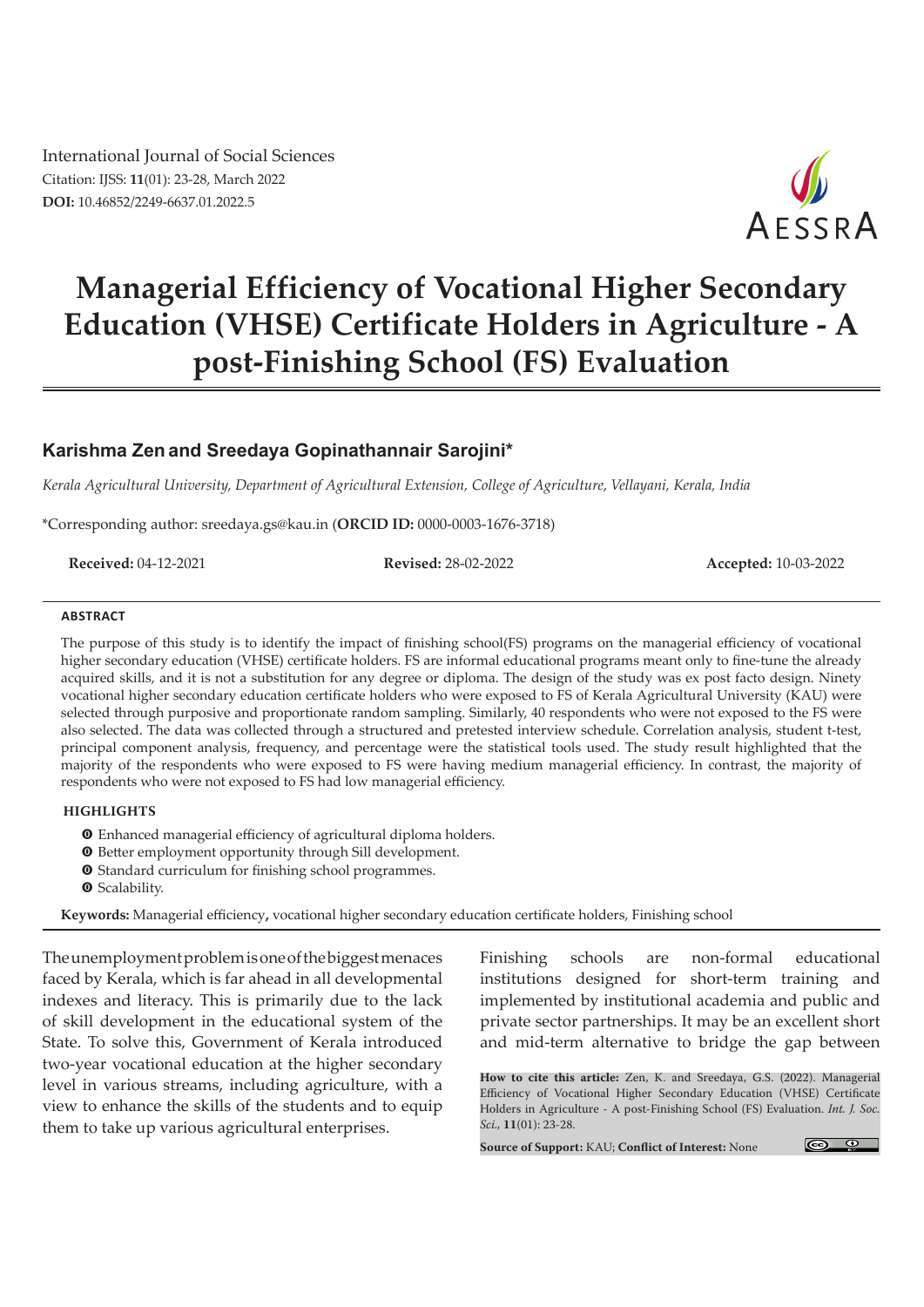**CENTERAL Zen and Sarojini** 

the supply of fresh graduates' skills and the demands of the labor market, thus benefiting both sides of the chain, complementing formal education with a more demand-driven methodology (Sreedaya *et al.* 2019). They are informal educational program meant only to fine-tune the already acquired skills, and it is not a substitution for any degree or diploma. The concept of "finishing" implies the existence of a necessary previous step involving formal education. Kerala Agricultural University has introduced the finishing school (FS) methodology to sharpen the skills of the VHSE(Agriculture) certificate holders by enhancing their managerial efficiency. So far, 328 certificate holders have completed this program from three main centers of KAU, namely, the College of Agriculture, Vellayani, College of Agriculture, Padannakad, and Centre for e-learning, Vellanikkara (Sreedaya and Anil Kumar 2014).

The curriculum of the FS program was prepared after a series of brainstorming discussions with stakeholders, and it includes two phases. The first phase of sixty days of training on various aspects of agriculture and allied aspects and the second phase of six months of apprenticeship training at various centers of KAU and the Department of Agriculture, which lasted for six months, during which a stipend of  $\bar{\bar{\epsilon}}$  6000/ (six thousand only) per month was paid a stipend to each of the trainees.

The present study is carried out with the general objective of estimating the impact of KAU's finishing School Programmes on VHSE (Agri.) certificate holders in terms of their managerial efficiency

#### **MATERIALS AND METHODS**

The study was conducted with Ex-post facto design. A questionnaire was sent to the vocational higher secondary education certificate holders for response who had successfully completed the finishing school program of KAU. Two hundred and twenty-eight, out of the 353 candidates responded through the post and email and finally, 90 were selected through purposive and proportionate sampling with more weightage to the 'self-employed category. Forty vocational higher secondary education certificate holders who were

not exposed to Finishing school were also selected randomly. Managerial efficiency was the dependent variable and 15 independent variables were selected after judges rating and relevancy scoring from a list of fifty personal socio-psychological characteristics. Data was collected through a structured interview schedule, observations, and focus group discussions. Managerial efficiency was measured by a scale developed by Shilpa (2001) followed by Rani (2014) which consisted of 28 statements in six dimensions. The statistical tools used were frequency, percentage, quartile deviation, principal component analysis, Pearson product moment correlation, student t-test.

## **RESULTS AND DISCUSSION**

#### **Managerial efficiency of the respondents**

Planning, organizing, supervising, communicating, coordinating, and controlling abilities of respondents were measured, and the overall scores were utilized to arrive at the managerial efficiency scores of respondents.

#### **Planning ability**

From Table 1, it is evident that the planning ability of the majority (64.44 %) of the respondents who were exposed to FS was medium, followed by 22.22 percent of respondents with high and 13.33 percent of respondents with low levels of planning ability. Interestingly, half (50.00 %) of the unexposed respondents to FS were with low planning ability.

**Table 1:** Distribution of respondents based on planning ability

| Sl.<br>No.                                                      | Category | Score range | Unexposed to<br>$FS(n=40)$ |      | <b>Exposed to</b><br>$FS(n=90)$ |       |
|-----------------------------------------------------------------|----------|-------------|----------------------------|------|---------------------------------|-------|
|                                                                 |          |             | F                          | $\%$ | F                               | $\%$  |
|                                                                 | Low      | <8          | 20                         | 50   | 12                              | 13.33 |
| $\mathcal{P}$                                                   | Medium   | $8 - 17$    | 19                         | 47.5 | 58                              | 64.44 |
| 3                                                               | High     | >17         | 01                         | 2.5  | 20                              | 22.22 |
| Q1=8, Q3=17, Expected score range = $5-25$ , Data score range = |          |             |                            |      |                                 |       |

8-22

*F- Frequency, %- Percentage, FS- Finishing school.*

This might be because of the fifteen days long training given in project planning and report formulation to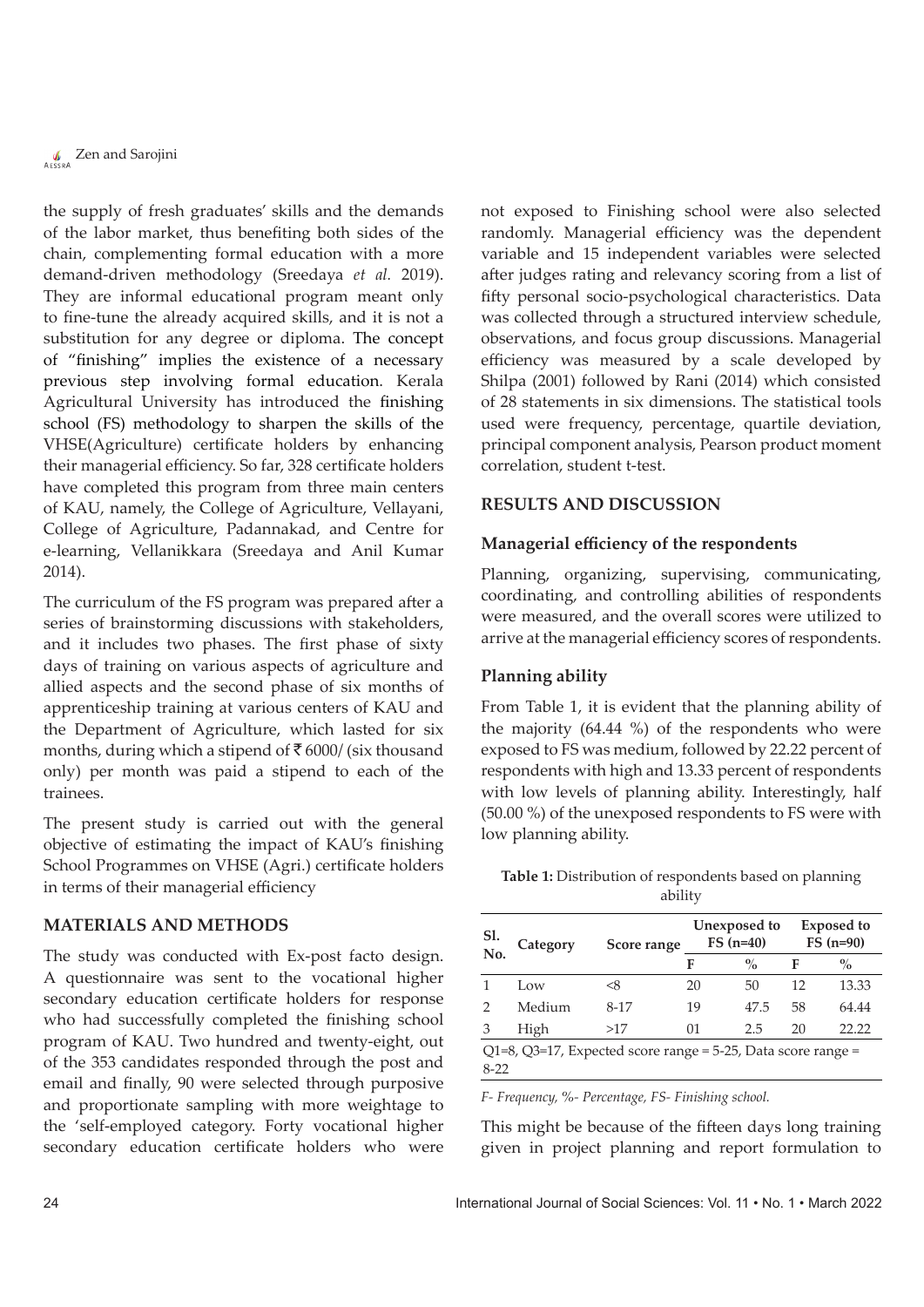the respondents during finishing school training from which they had attained their ability to plan efficiently for success in a venture. Similar findings were recorded by Bhagyalakshmi (2002) and Kishorebabu (2004).

## **Organizing ability**

From Table 2, it is evident that 46.67 percent of respondents exposed to FS had higher organizing ability, followed by 40 percent of respondents with medium and 13.33 percent with a low level of organizing ability. It was clear that nearly half (47.5 %) of respondents who were unexposed to finishing school had low organizing ability. It might be because of the modular coaching in soft skills and managing skills, which included various aspects of organizing and managing agri-business ventures in the FS curriculum.

**Table 2:** Distribution of respondents based on organizing ability

| Sl.<br>No. | Category                                                   | Score    |    | Unexposed to<br>$FS(n=40)$ |    | <b>Exposed</b> to<br>$FS(n=90)$ |  |
|------------|------------------------------------------------------------|----------|----|----------------------------|----|---------------------------------|--|
|            |                                                            | range    | F  | $\%$                       | F  | $\%$                            |  |
|            | Low                                                        |          | 19 | 47.5                       | 12 | 13.33                           |  |
| 2          | Medium                                                     | $7 - 11$ | 13 | 32.5                       | 36 | 40                              |  |
| 3          | High                                                       | >11      | 08 | 20                         | 42 | 46.67                           |  |
|            | $Q1=7$ , $Q3=11$ , Expected score range = 3-15, Data score |          |    |                            |    |                                 |  |
|            | $range = 3-13$                                             |          |    |                            |    |                                 |  |

*F- Frequency, %- Percentage, FS- Finishing school.*

## **Supervising ability**

**Table 3:** Distribution of respondents based on supervising ability

| Sl.<br>No.                                                                | Category | Score range     | Unexposed to<br>$FS(n=40)$ |               | <b>Exposed</b> to<br>$FS(n=90)$ |               |
|---------------------------------------------------------------------------|----------|-----------------|----------------------------|---------------|---------------------------------|---------------|
|                                                                           |          |                 | F                          | $\frac{0}{0}$ | F                               | $\frac{0}{0}$ |
|                                                                           | Low      | Low $\leq 16$   | 18                         | 45            | 12                              | 13.33         |
|                                                                           | Medium   | Medium 16-26 14 |                            | 35            | 60                              | 66.67         |
| 3                                                                         | High     | High > 26       | 08                         | 20            | 18                              | 20            |
| Q1=16, Q3=26, Expected score range = 7-35, Data score range =<br>$8 - 32$ |          |                 |                            |               |                                 |               |

*F- Frequency, %- Percentage, FS- Finishing school.*

From Table 3, it is clear that the supervising ability of the

majority (66.67 %) of respondents who were exposed to FS was medium, followed by 20 percent of respondents with high and 13.33 percent of respondents were a low level of supervising ability. It was found that the majority (45.00%) of the respondents who were unexposed to FS were with low supervising ability.

It might be because of the self-confidence built by them through various exposure to managing and planning skills training. The finding was in line with Atsan's (2006).

#### **Communication ability**

From Table 4, it can be found that the communication ability of 56.67 percent of respondents who were exposed to FS was in a medium level, and 47.5 percent of respondents who were unexposed to FS had low communication ability.

| Table 4: Distribution of respondents based on |  |
|-----------------------------------------------|--|
| communication ability                         |  |

| Sl.<br>No.                                                             | Category | Score range         | Unexposed to<br>$FS(n=40)$ |               | <b>Exposed</b> to<br>$FS(n=90)$ |       |
|------------------------------------------------------------------------|----------|---------------------|----------------------------|---------------|---------------------------------|-------|
|                                                                        |          |                     | F                          | $\frac{0}{0}$ | F                               | $\%$  |
|                                                                        | Low      | Low $\leq 10$       | 19                         | 47.5          | 07                              | 7.7   |
|                                                                        | Medium   | Medium<br>$10 - 21$ | 15                         | 37.5          | 51                              | 56.67 |
| З                                                                      | High     | High > 21           | 06                         | 16            | 32                              | 35.56 |
| Q1=10,Q3=21, Expected score range = 5-25, Data score range =<br>$7-23$ |          |                     |                            |               |                                 |       |

*F- Frequency, %- Percentage, FS- Finishing school.*

It might be because of the training given to them in communication. The modules in the skill training phase mainly focus on enhancing the communication and presentation abilities of trainees. Preparation of project report and its powerpoint presentation before the entire team of scientists and peer group might have given the certificate holders great confidence for communicating efficiently. This finding was in line with Deshmukh and Chole (2012).

#### **Coordination ability**

From the Table 5, it is evident that the majority (75.00%) of respondents who were unexposed to FS had low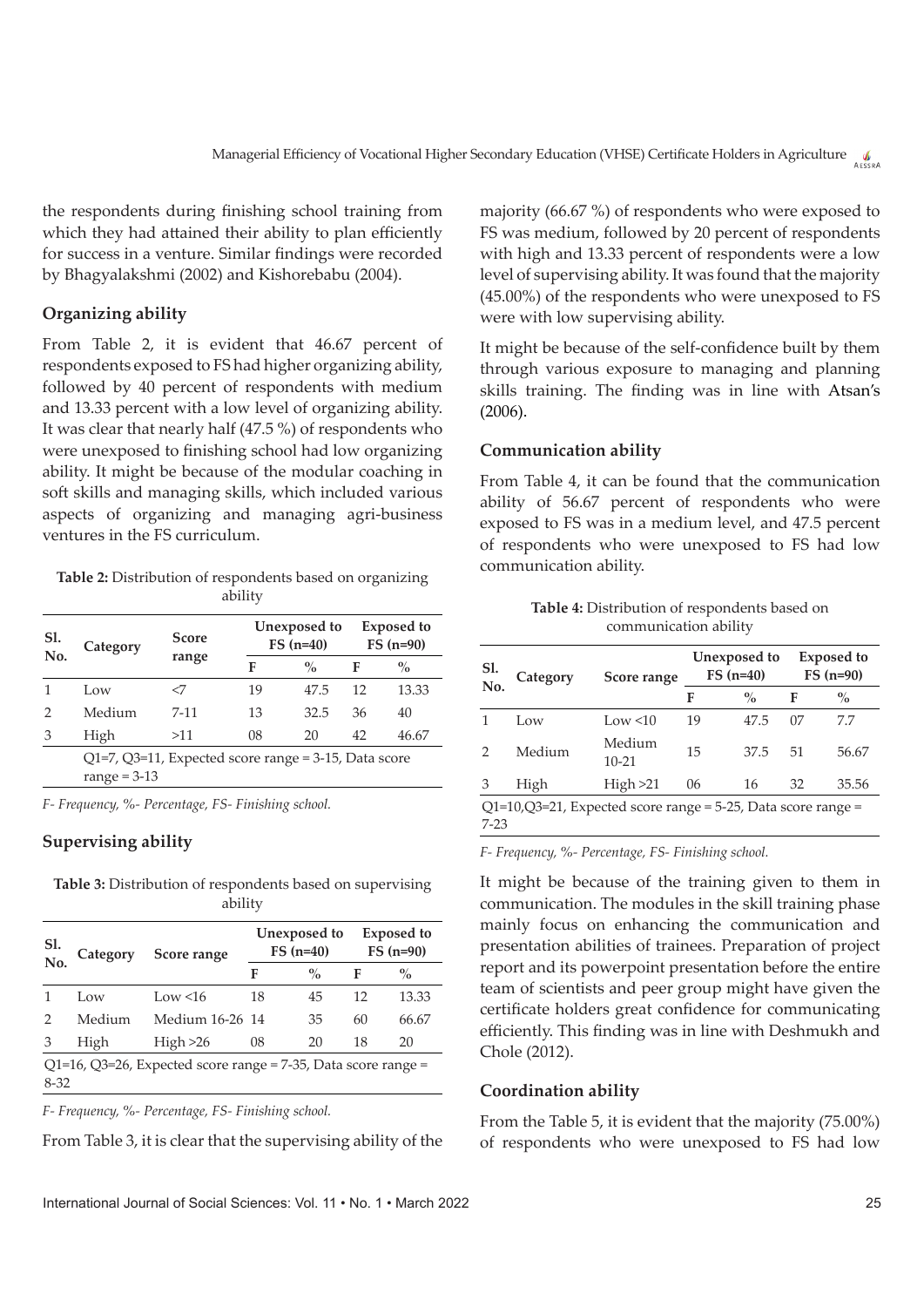**CENTERAL Zen and Sarojini** 

coordination ability. It was interesting to note that 52.22 percent of the respondents who were exposed to FS were having medium coordination ability, followed by 28.89 percent of respondents having high, and 18.89 percent of respondents had low coordination ability.

**Table 5:** Distribution of respondents based on coordination ability

| Sl.<br>No.                                                            | Category | Score range  | Unexposed to<br>$FS(n=40)$ |               | <b>Exposed</b> to<br>$FS(n=90)$ |       |
|-----------------------------------------------------------------------|----------|--------------|----------------------------|---------------|---------------------------------|-------|
|                                                                       |          |              | F                          | $\frac{0}{0}$ | F                               | $\%$  |
|                                                                       | Low      | Low $\leq$ 9 | 30                         | 75            | 17                              | 18.89 |
| っ                                                                     | Medium   | Medium 9-17  | 06                         | 15            | 47                              | 52.22 |
| 3                                                                     | High     | High >17     | 04                         | 10            | 26                              | 28.89 |
| Q1=9,Q3=17, Expected score range = 4-20, Data score range =<br>$8-18$ |          |              |                            |               |                                 |       |

F- Frequency, %- Percentage, FS- Finishing school

It might be because of the several exposures received by the respondents in team building and stress management through various presentation workshops included in the FS curriculum. The finding was in line with Paul (1998).

## **Controlling ability**

From Table 6, it is evident that the controlling ability of the majority (80.00%) of the respondents who were unexposed to FS was low. It was found that the controlling ability of 51.11 percent of respondents who were exposed to FS was medium, followed by 42.22 percent of respondents with high and 15 percent of respondents with low controlling ability.

**Table 6:** Distribution of respondents based on controlling ability

| Sl.<br>No.                                                            | Category | Score range    | Unexposed to<br>$FS(n=40)$ |                | <b>Exposed</b> to<br>$FS(n=90)$ |       |
|-----------------------------------------------------------------------|----------|----------------|----------------------------|----------------|---------------------------------|-------|
|                                                                       |          |                | F                          | $\frac{0}{0}$  | F                               | $\%$  |
|                                                                       | Low      | Low $\leq$ 9   | 32                         | 80             | 06                              | 15    |
| $\mathcal{P}$                                                         | Medium   | Medium 9-17 06 |                            | 15             | 46                              | 51.11 |
| 3                                                                     | High     | High >17       | 02                         | 0 <sub>5</sub> | 38                              | 42.22 |
| Q1=9,Q3=17, Expected score range = 4-20, Data score range =<br>$7-18$ |          |                |                            |                |                                 |       |

 *F- Frequency, %- Percentage, FS- Finishing school.*

It might be because the persuasive and leadership qualities of respondents were reinforced through skill training and practical sessions of FS. The finding was in line with Rani (2014).

## **Distribution of respondents based on Managerial efficiency**

It is clear from Table 7, that 55.55 percent of the respondents who were exposed to FS exhibited a medium level of managerial efficiency, followed by 33.33 percent of respondents with high and 11.11 percent of respondents with low managerial efficiency. It was found that half (50.00 %) of respondents who were unexposed to FS showed a low level of managerial efficiency.

**Table 7:** Distribution of respondents based on Managerial efficiency

| Sl.<br>No.                                                                   | Category | Score range      | Unexposed to<br>$FS(n=40)$ |               | <b>Exposed</b> to<br>$FS(n=90)$ |       |
|------------------------------------------------------------------------------|----------|------------------|----------------------------|---------------|---------------------------------|-------|
|                                                                              |          |                  | F                          | $\frac{0}{0}$ | F                               | $\%$  |
|                                                                              | Low      | Low $\leq$ 89    | 20                         | 50.00         | 10                              | 11.11 |
| 2                                                                            | Medium   | Medium<br>89-110 | 16                         | 40.00         | 50                              | 55.55 |
| 3                                                                            | High     | High > 110       | 04                         | 10.00         | 30                              | 33.33 |
| Q1=89,Q3=110, Expected score range =28-140, Data score range<br>$= 76 - 126$ |          |                  |                            |               |                                 |       |

*F- Frequency, %- Percentage, FS- Finishing school.*

The study result highlighted that the majority of the respondents who were exposed to FS were having medium managerial efficiency while the majority of respondents who were not exposed to FS had low managerial efficiency. In fact, the training session dealt with time management, stress management, and resource utilization might have helped them to deal with risks and their management in various aspects of agri-business. Similar findings were reported by **S**hilpa (2001), Rani (2014), and Chauhan and Chauhan (2012).

## **Impact of finishing school in terms of managerial efficiency**

A student's t-test was performed to find out a significant difference in managerial efficiency of respondents who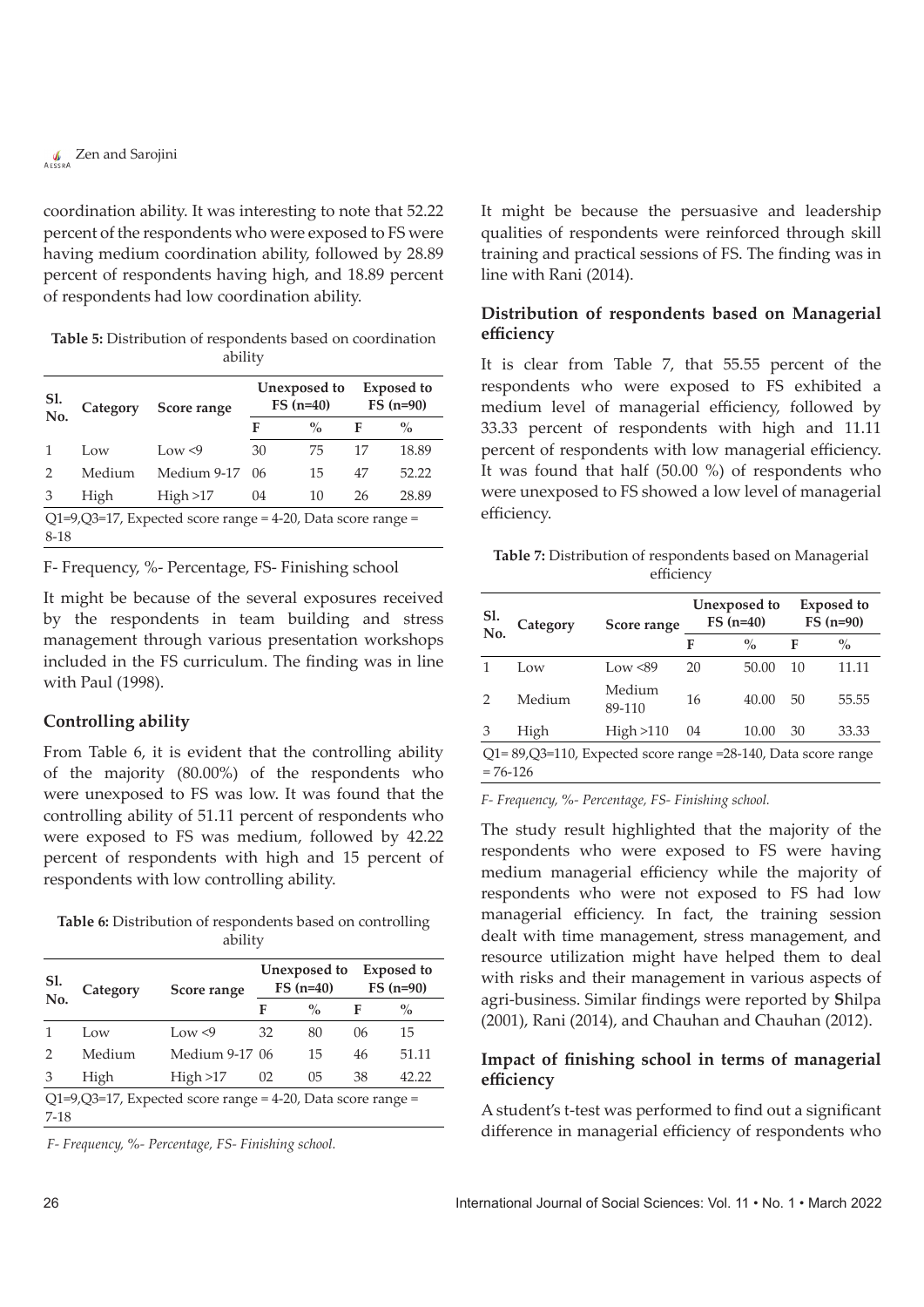were exposed to and unexposed to the Finishing school program.

Table 8 reveals that the mean score of respondents for managerial efficiency who were unexposed to FS was 85.42 and those exposed to FS was 103.12. The *t*-value (6.800) was found to be greater than *t* critical value (2.00), making a significant difference in managerial efficiency. Therefore, it can be concluded that the FS program positively affected respondents. The significant difference in managerial efficiency of the two categories of respondents might be because of the various planning, organizing and project management sessions dealt with through different modules of FS.

**Table 8:** Difference in managerial efficiency of respondents who were exposed to FS and those who were not exposed to FS

|  | Sl. Dependent Unexposed Exposed<br>No. variables | Mean score |                             |                                          |       |
|--|--------------------------------------------------|------------|-----------------------------|------------------------------------------|-------|
|  |                                                  | to FS      | $\overline{\text{to } }$ FS | -t-stat t-critical Infer-<br>value value | ence  |
|  | Managerial<br>efficiency                         | 85.425     | 103.122 6.800 2.00          |                                          | $S^*$ |

*S\* -significance level alpha =0.05.*

## **Identification of the major contributing factors towards managerial efficiency**

In table 9 the first linear combination showed the most significant variation (0.795), which was contributed by the subcomponent organizing ability (VAR 4), followed by planning ability (VAR 1) ( 0.749) and supervising ability (VAR 3) (0.668).

**Table 9:** Eigen values for each dimensions of Managerial efficiency

| Variables/Dimensions | <b>Principal Component</b> |          |  |
|----------------------|----------------------------|----------|--|
|                      | 1                          | 2        |  |
| VAR 1                | 0.749                      | $-0.325$ |  |
| VAR 2                | 0.795                      | 0.194    |  |
| VAR <sub>3</sub>     | 0.668                      | $-0.327$ |  |
| VAR 4                | 0.661                      | $-0.175$ |  |
| VAR 5                | 0.663                      | 0.259    |  |
| VAR 6                | 0.295                      | 0.855    |  |

*VAR 1-Planning ability VAR 3-Supervising ability VAR 5-Coordination ability; VAR 2-Organizing ability VAR 4-Communication ability VAR 6-Controlling ability.*

The results highlighted that the first linear combination of the Principal component contributed 43.405 percent to the total variation, and the second linear combination contributed 17.973 percent. Thus it is clear that the first principal component accounts for the most significant percentage of variance (43.40 %) in the managerial efficiency score of respondents, and the first two principal components account for a cumulative variance of more than 60 percent (Table 10).

**Table 10:** Contribution of the principal components to the variance in managerial efficiency

| Principal<br>component | <b>Initial Eigen</b><br>values | $%$ of<br>variance | Cumulative $\%$ |
|------------------------|--------------------------------|--------------------|-----------------|
| 1                      | 2.604                          | 43.405             | 43.405          |
| $\mathcal{P}$          | 1.078                          | 17.973             | 61.379          |
| 3                      | 0.806                          | 13.435             | 74.813          |
| 4                      | 0.596                          | 9.939              | 84.753          |
| 5                      | 0.508                          | 8.468              | 93.221          |
| 6                      | 0.407                          | 6.779              | 100.00          |

From the findings, it might be affirmed that the organizing ability of respondents in setting up an enterprise and its management had contributed to their managerial efficiency. Also the managerial efficiency was influenced by the planning and supervising abilities of the respondent. At the same time, the other three subdimensions were not found to contribute significantly to the variance in managerial efficiency of respondents.

This trend in the findings might be due to the two modules namely, entrepreneurship development and enterprise attachment, which might have helped the VHSE certificate holders to develop skills in risk management and critical thinking, which resulted in setting up an enterprise and managing it. The field visits to several successful entrepreneurs might have also taught them the practicality of organizing. The findings were in line with Sreedaya *et al.* (2019).

#### **CONCLUSION**

There was a commendable increase in the managerial efficiency of the respondents, as evident from the study. Out of the different dimensions, organizing ability has a significant effect on managerial efficiency. The student